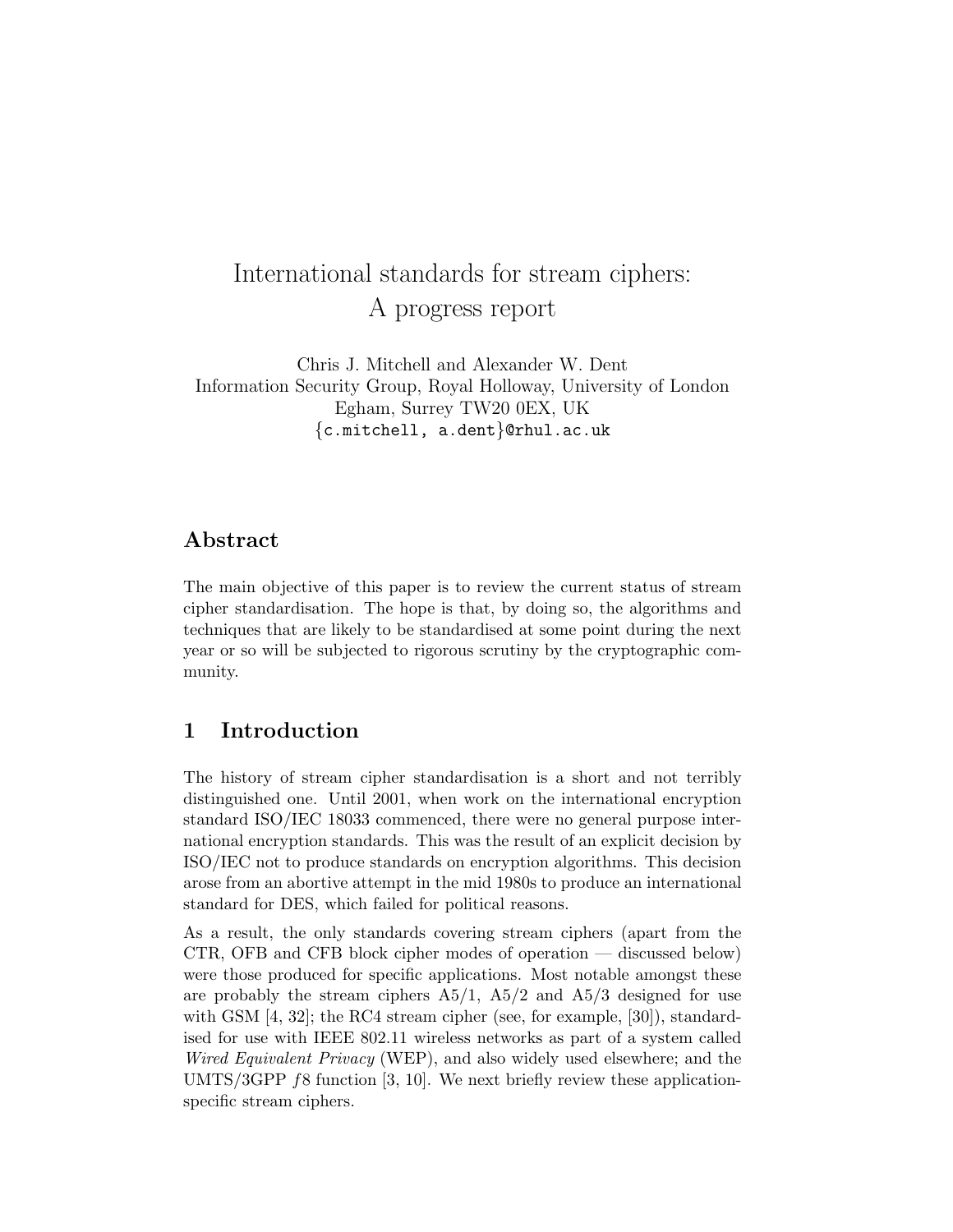The stream ciphers A5/1 and A5/2 were the two schemes originally included in the GSM standards [32]. The use of these two schemes was mandatory, although details of the algorithms were kept secret. During the 1990s the algorithms were reverse engineered (see, for example, [4]); subsequently both algorithms have been shown to possess serious security vulnerabilities (see [1] for the most effective known cryptanalytic technique). In fact, A5/2 would appear to be a deliberately weakened version of A5/1, which was itself designed to offer a limited amount of security for political and export control reasons. Given these constraints, and the fact that they were designed in the mid-1980s, the fact that the algorithms have successfully been attacked should not be a surprise.

As a result a replacement algorithm, known as A5/3, has been standardised [12]; A5/3 is based on a mode of operation of the KASUMI block cipher [11, 26], and is believed to be secure. Problems, however, remain with GSM encryption, since, for backwards compatibility reasons, it is possible to force handsets to use  $A5/1$  or  $A5/2$ , which can be used to compromise keys for  $A5/3$  [1].

RC4 was devised by Rivest in the 1980s, and initially the details of its operation were not made public. Full details were not disclosed until 1994, and, as described in [14], it is currently widely used, including as one of the encryption techniques for SSL. However, its adoption as part of the IEEE 802.11b WEP protocol has caused the most publicity. As has been widely documented (see, for example, [13, 14, 31]), the way in which RC4 is used in WEP is insecure. More precisely, Fluhrer, Manton and Shamir [13] have succeeded in demonstrating the presence of undesirable properties in the RC4 key scheduling in the case when part of the key is known; it is precisely this property that gives rise to the WEP problems.

We have already mentioned that  $A5/3$  is based on the use of a block cipher in a special way, i.e. a so-called 'mode of use' (discussed in a little more detail in Section 6). The same is true for the  $f8$  function used for stream cipher encryption in the UMTS/3GPP mobile communications system [3, 10], which, like A5/3, is based on the KASUMI block cipher.

For a more detailed discussion of stream cipher and encryption standardisation see Chapter 4 of [7].

# 2 The ISO register of algorithms

One result of the ISO decision to abandon work on encryption standardisation was the creation of the ISO 'Register of cryptographic algorithms'. This register is a means by which encryption algorithms can be given standardised names, a step somewhat short of standardising algorithms. The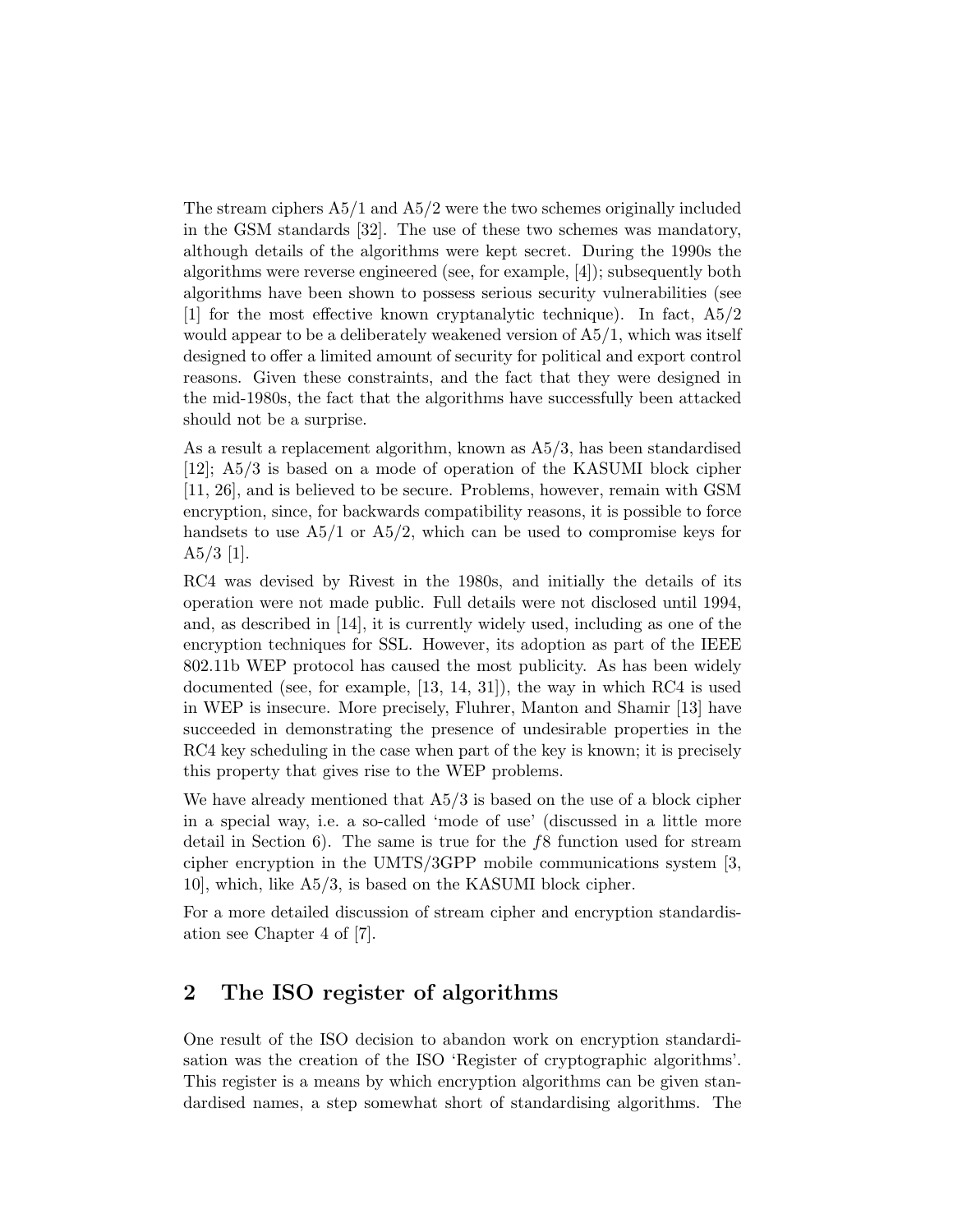register was set up in the early 1990s under the terms of ISO/IEC 9979, the second edition of which was published in 1999 [18].

Although the register lists algorithms, is does not achieve two important things which one might expect of a standard. Firstly, inclusion in the register does not in any way imply that ISO recommends the algorithm for use. Secondly, there is no requirement on the proposer of an algorithm to provide a full description of it  $\overline{a}$  in fact, details of the operation of a number of algorithms listed in the register, of which there are a total of 24, remain confidential. The only functional information that the user has to provide are input/output characteristics, so that a user can implement the algorithm as a 'black box' within a system, and test vectors, so that a user can test that a black box implementation of the algorithm is functioning correctly.

The register is available online at www.iso-register.com. It is interesting to note that RC4 is entry 0007 in the register, having been added in October 1994. Test vectors are given, but no details of the algorithm. Other stream ciphers listed in the register, such as B-CRYPT, BARAS, FWZ1, FSAngo, and BLIC, do not seem to have been as widely used as RC4.

# 3 The ISO/IEC encryption standard

In 2001 the ISO/IEC joint technical committee decided that the political climate had changed sufficiently to enable work to commence on an international encryption standard. The result is ISO/IEC 18033: IT security techniques — Encryption algorithms. This standard has four parts, as follows:

- Part 1: *General*, [23], giving general definitions and background information for the other three parts,
- Part 2: Asymmetric ciphers, [20],
- Part 3: *Block ciphers*, [21], and
- Part 4: *Stream ciphers*, [22].

It is interesting to note that when work started on this multi-part standard, the numbering was slightly different: Part 2 was for block ciphers, Part 3 for stream ciphers, and Part 4 for asymmetric ciphers. However it soon became clear that there was a shortage of proposals for standard stream cipher functions, and hence there was initially some doubt about whether the stream cipher part could be completed. As a result it was decided to use Part 4 for the stream cipher part, so that cancellation of this part would not cause problems for the numbering of the other parts.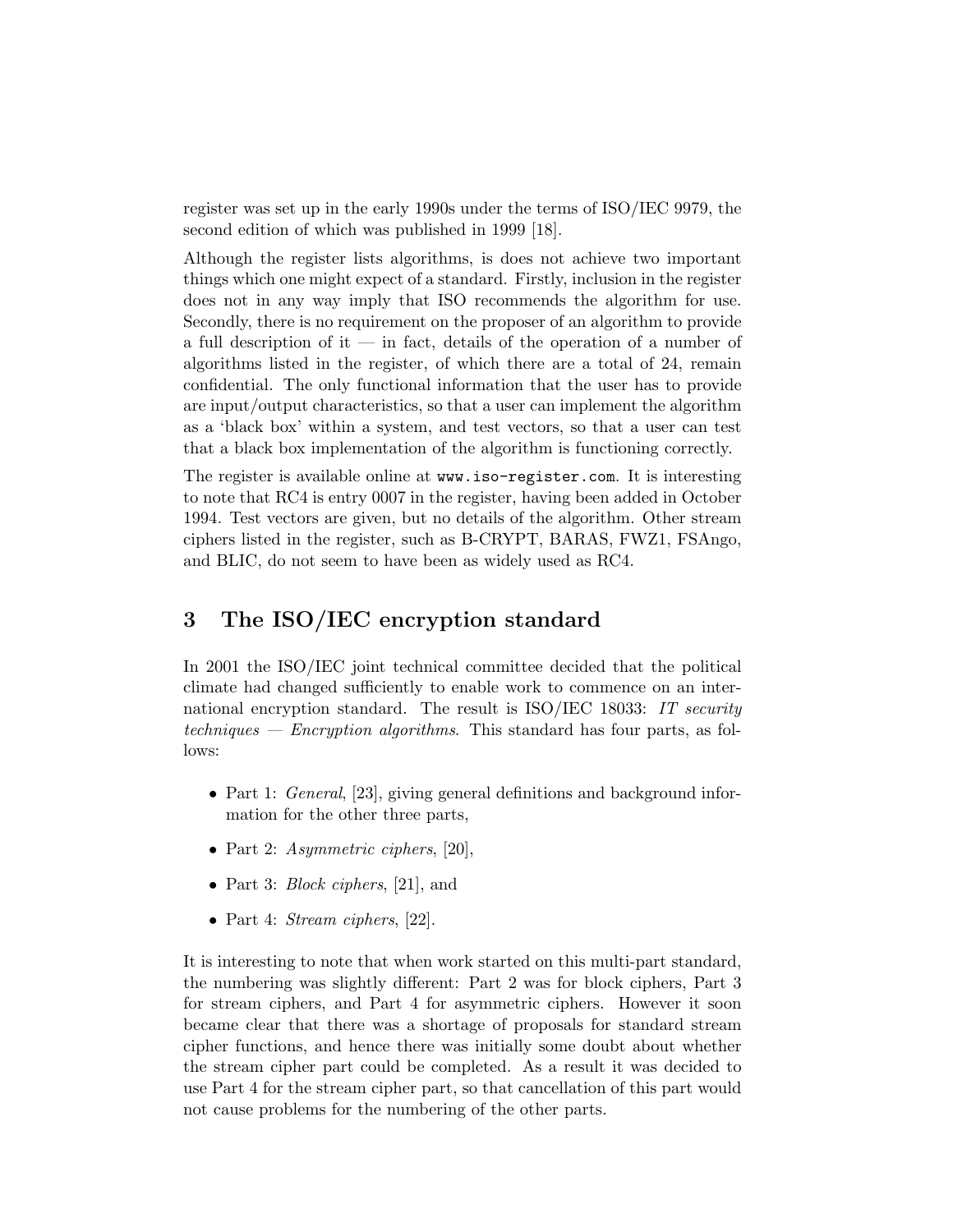Currently, Part 1 is out for FDIS (final draft international standard) ballot. This is the final stage before publication, and Part 1 should be published in late 2004 or early 2005. The other three parts are all currently out for FCD (final committee draft) ballot. This is the stage before FDIS, with publication expected during 2005.

# 4 ISO/IEC 18033-4 model for stream ciphers

The stream cipher draft standard defines a stream cipher to consist of a combination of a keystream generator (KG) and an output function. The KG is a technique for generating a pseudo-random sequence of symbols (typically bits) from a secret key, a starting variable, and, possibly, other inputs. The output function defines how the output of the KG (the keystream) shall be combined with the plaintext to yield the ciphertext. The plaintext and ciphertext are assumed to be sequences of symbols (typically bits).

#### 4.1 Keystream generators

Two general classes of KG are defined, namely synchronous KGs and selfsynchronising KGs. A synchronous KG is a finite state machine; its internal state determines both the next symbol output by the KG and the next state. A technique is required to determine the initial state based on a secret key and a starting variable. A self-synchronising KG, by contrast, has no internal stored state; each output symbol is a function of the previous ciphertext  $(\text{actually a fixed number } (r) \text{ of the immediately previous ciphertext symbols})$ and a secret key. An additional function is required to determine the initial  $r$ 'dummy' ciphertext symbols as a function of the key and a starting variable.

A stream cipher using a synchronous KG is called a synchronous stream cipher, and a stream cipher based on a self-synchronising KG is a selfsynchronising stream cipher. One advantage of the latter class is that they are able to recover (after a delay) from loss of synchronisation between encrypter and decrypter, e.g. caused by the loss or gain of one or more 'blocks' of ciphertext symbols, where the length of a block of ciphertext symbols is equal to the number of symbols produced by the KG in one iteration.

Four specific examples of synchronous KGs are specified in the current draft of ISO/IEC 18033-4, together with one example of a self-synchronising KG. Of the four self-synchronous KGs, two are based on the use of a block cipher, and are described in Section 6, and the other two are 'dedicated' KGs, considered in Section 7. The single example of a self-synchronising KG is again based on use of a block cipher — see Section 6.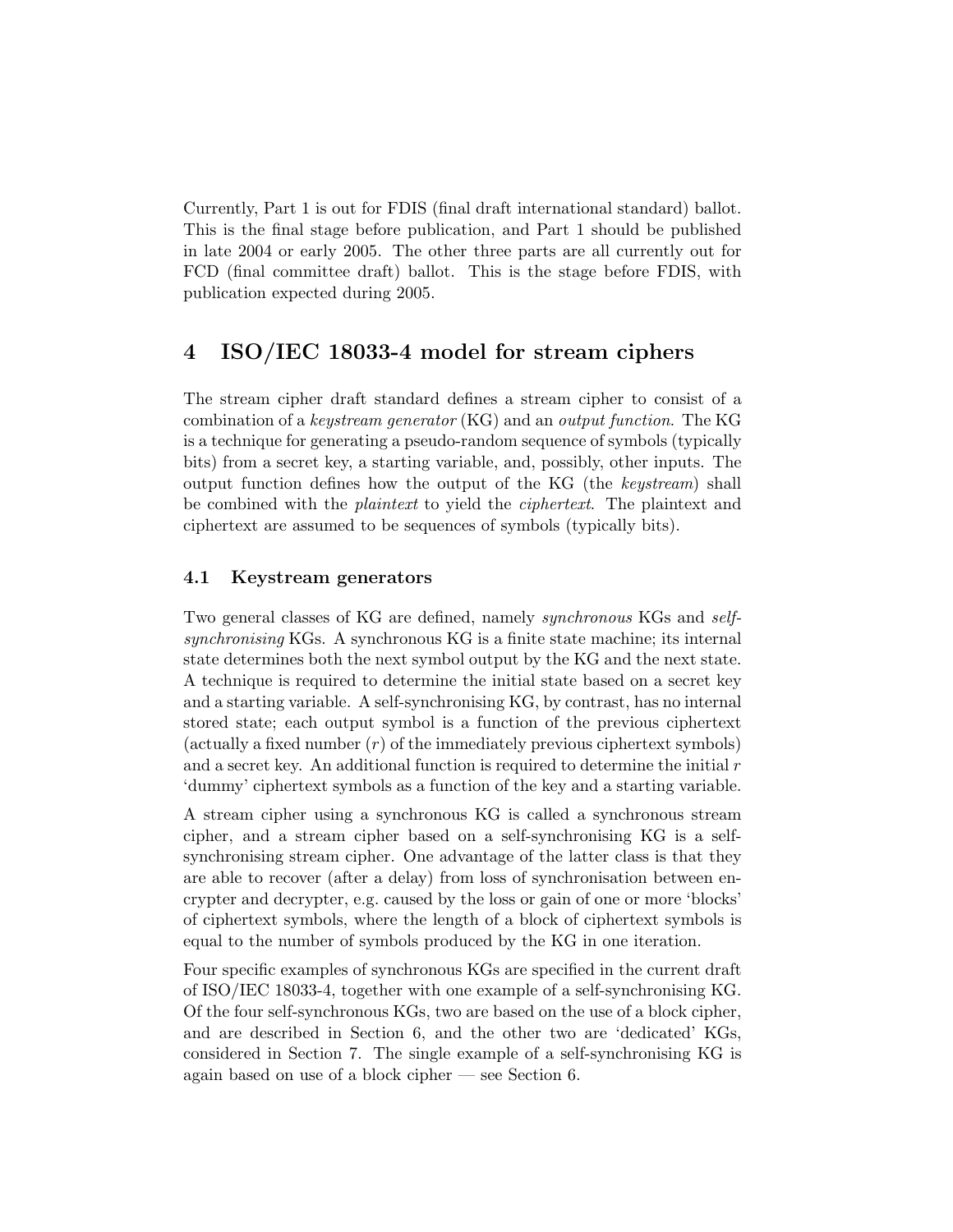#### 4.2 Output functions

The distinction between the KG and the output function that is used to combine the keystream with the plaintext may seem rather artificial. This is especially true given that, in practice, almost all stream ciphers use the exclusive-or output function described below, and it is difficult to envisage the need for any alternative. However, the exclusive-or output function is designed only to protect the confidentiality of the plaintext, and offers little protection against active attacks. The distinction between the KG and the output function allows the introduction of alternative methods of combining keystream with plaintext to provide security services other than confidentiality, notably an integrity service.

As well as two general classes of KGs, two output functions are specified in ISO/IEC 18033-4. Both are only defined for the case where the plaintext and keystream are both sequences of bits. Note that, for any mode, it is necessary to define not only how ciphertext is obtained from plaintext, but also the converse, i.e. the process must be reversible.

The first standardised function is the 'standard' exclusive-or output function. That is, each bit of the ciphertext is obtained by taking the exclusiveor (modulo 2 sum) of one bit of plaintext and one bit of keystream. I.e. if the plaintext is  $p_0, p_1, \ldots$ , and the keystream is  $k_0, k_1, \ldots$ , the ciphertext is  $c_0, c_1, ...,$  where  $c_i = p_i + k_i \text{ mod } 2$ .

The second is a much more complex function known as MULTI-S01, that is only designed for use with a synchronous KG. This function, discussed in Section 5, is designed to offer both confidentiality and integrity protection to the plaintext. It is thus analogous to the authenticated-encryption techniques designed for block ciphers, such as OCB [29], EAX [2] and CCM [28, 35]. These techniques are also the subject of ongoing international standardisation efforts — the first working draft of what is intended to become ISO/IEC 19772 on authenticated encryption was published early in 2004 [24].

## 5 The MULTI-S01 output function

The MULTI-S01 output function was originally proposed by Furuya et al. [15]. Its use requires the selection of a security parameter n (typically  $n =$ 64 or 128).

The output function processes plaintext in blocks of  $n$  bits, and hence 'padding' of plaintext is typically required. Two n-bit blocks are appended to the end of the padded plaintext, where the first is made up of a keystream block, and the second is a redundancy block, e.g. a fixed public value. Each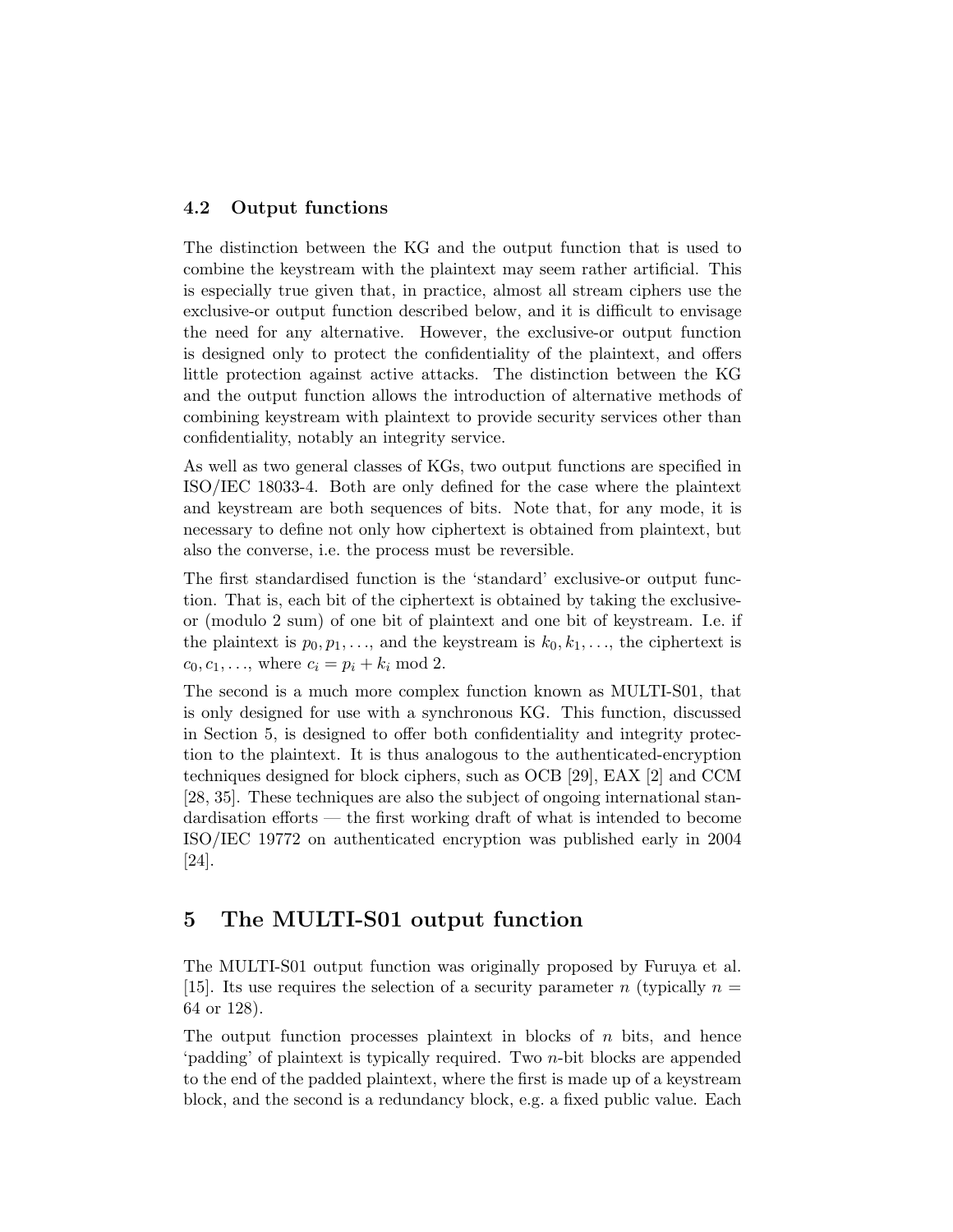$n$ -bit plaintext block is encrypted by first ex-oring a block of keystream, then finite field multiplying by a fixed block of keystream, and finally ex-oring the result with the output of the first step of the encryption of the previous block.

No formal security results are known for MULTI-S01; currently, the best known attack has a probability of success of at most  $(m-1)/(2<sup>n</sup> - 1)$ , where an attacker knows the plaintext corresponding to a ciphertext containing  $m$ blocks [15].

# 6 Keystream generators from block ciphers

There are three very well-known techniques for using a block cipher as a stream cipher KG, namely the CTR (Counter), OFB (Output Feedback) and CFB (Ciphertext Feedback) modes of operation. All three of these modes of operation are included in the latest version of the international modes of operation standard, ISO/IEC 10116 [19], as well as in other national standards such as US NIST FIPS Special Publication 800-38A [27].

CTR and OFB modes enable any block cipher to be used to produce a synchronous KG. Both operate in a very similar way. That is, a sequence of inputs is given to the block cipher, along with a secret key, and part or all of the block cipher outputs constitute the keystream. The CTR mode simply uses a counter to vary the inputs to the block cipher, whereas the OFB mode uses the output produced by the block cipher as the next input. Using the terminology of the ISO/IEC 18033-4 model, the state for the CTR mode is simply the counter value, and the state for the OFB mode is the previous block cipher output.

The CFB mode enables any block cipher to be used to produce a selfsynchronising KG. As with the CTR and OFB modes, a sequence of inputs is provided to the block cipher, along with a secret key, and part or all of the block cipher outputs constitute the keystream. Here the input to the KG is a block of ciphertext bits of the appropriate length.

These three schemes for constructing KGs would all appear to be satisfactory from a security perspective. However, they are all relatively slow by comparison with KGs designed specifically for high-speed operation. Given that one major application for stream ciphers is very high speed data encryption, this means that block cipher-based KGs are not the complete solution. Standardised dedicated KGs are also required.

For further details on block cipher modes of operation, and standards for such modes, see Chapter 5 of [7].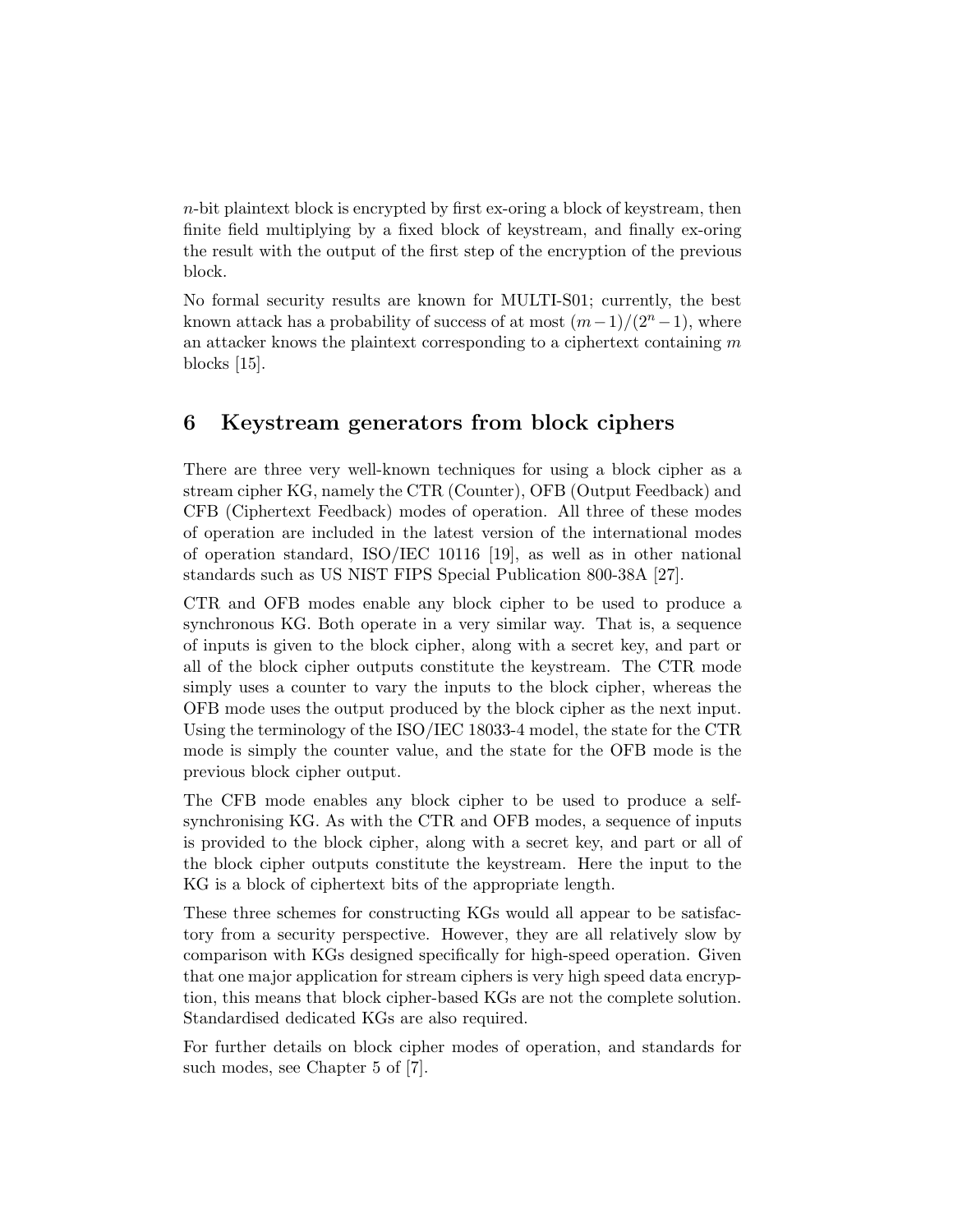# 7 Dedicated keystream generators

The current draft of ISO/IEC 18033-4 contains two dedicated designs for synchronous KGs, namely SNOW 2.0 [9] and MUGI [34], both first published in 2002. Both are developments of previous designs.

#### 7.1 SNOW 2.0

SNOW 2.0 is a direct descendant of SNOW 1.0 [8], first published in 2000, and has been designed to resist the attacks on SNOW 1.0 proposed by Coppersmith, Halevi and Jutla [5] and Hawkes and Rose [17].

SNOW 2.0 uses either a 128-bit or a 256-bit key, and employs a state variable consisting of 18 32-bit blocks (i.e. a total of 576 bits). The design employs a 16-stage GF $(2^{32})$ -linear feedback shift register; 16 of the 18 32-bit state blocks make up the state of this register. It also uses a finite state machine with a state made up of the other two 32-bit state blocks; the way in which this state machine operates also depends on the shift register state variables. The keystream, which is generated 32 bits at a time, is a non-linear combination of the output of the finite state machine and two of the state variables of the linear feedback shift register.

#### 7.2 MUGI

MUGI is based on a KG called Panama, proposed by Daemen and Clapp in 1998 [6]. The main goal of the changes to Panama was to make the design more efficient for hardware implementation and to make security analysis of the design simpler [34].

MUGI uses a 128-bit key and employs a state variable consisting of 19 64-bit blocks (i.e. a total of 1216 bits of internal state). The 'next state' function is designed somewhat similarly to a block cipher round function, and combines triples and pairs of 64-bit blocks to generate new values for 64-bit blocks.

# 8 Conclusions and challenges

A brief (partial) history of stream cipher standardisation has been provided. It should be clear that, although the draft international stream cipher standard is now approaching completion, the schemes it contains (apart from those based on block ciphers) are relatively new.

In particular, it would be enormously beneficial if three of the functions defined in the draft standard could be subjected to further careful scrutiny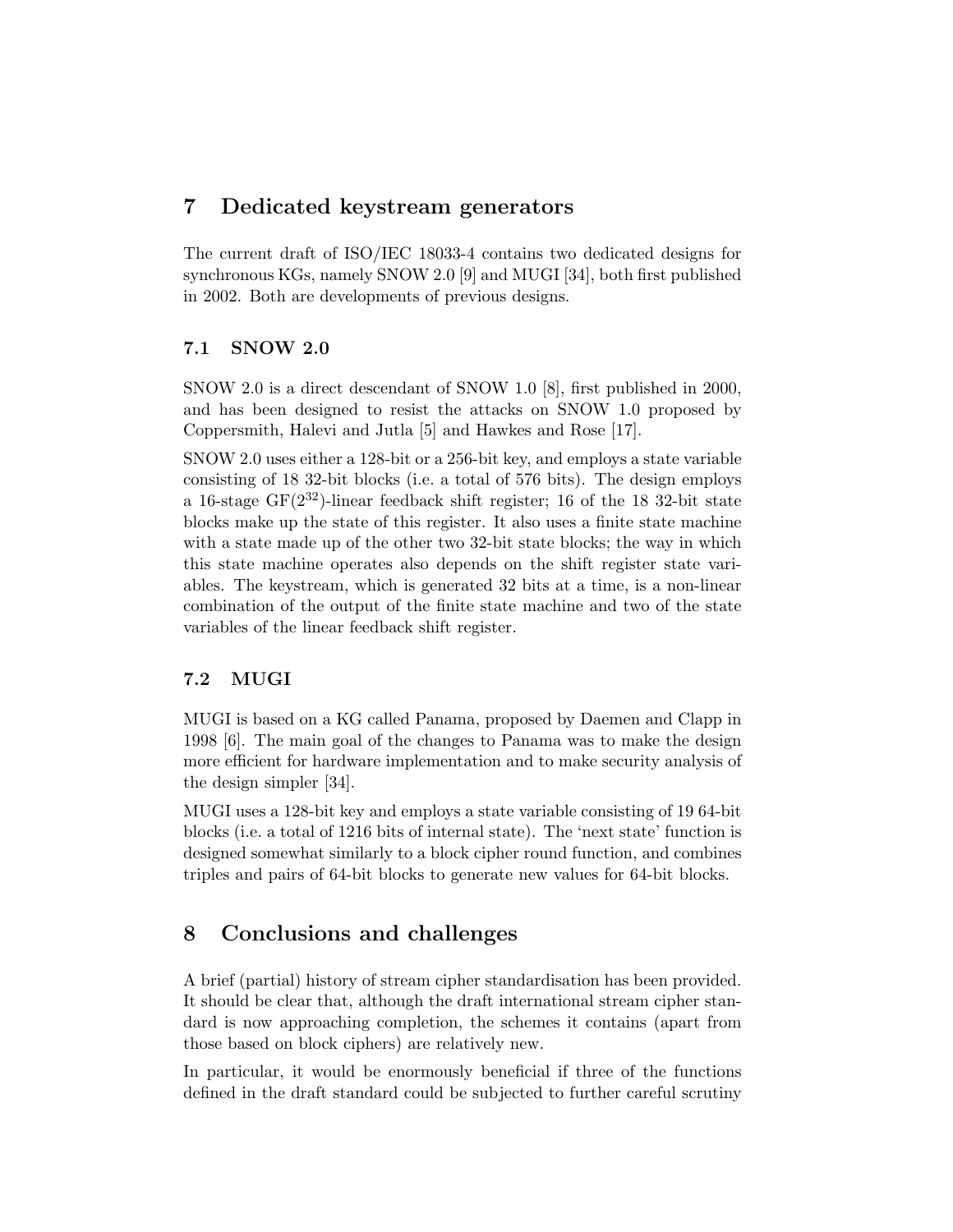now, rather than when the schemes are in more widespread use. These are as follows.

- *MULTI-S01*. The MULTI-S01 output function appears to be of possible practical benefit but has received very little attention in the literature.
- SNOW 2.0 and MUGI. Both the dedicated synchronous KGs are of relatively recent design, and appear to have received much less attention than recently designed block ciphers such as AES. Papers have recently appeared giving some analysis of SNOW 2.0 [33] and MUGI [16], but there is little other discussion of these schemes in the published literature.

A further challenge for the cryptanalyst is posed by the combination of f8 and KASUMI, as used in  $3GPP/UMTS$  [3, 10]. Whilst the primitive f8 has been proven secure in an extension of the ideal cipher model [25], this does not necessarily mean that the combination of  $f$ 8 and KASUMI is secure.

Over and above the schemes in the standard, there are also some obvious gaps. First and foremost, apart from CFB mode there are no selfsynchronising KGs; in particular there are no dedicated KGs of this type. Second, it is not clear whether SNOW 2.0 or MUGI are suitable for very high-speed hardware implementation, as would be required to bulk-encrypt ultra-high bandwidth communications channels. New proposals are therefore also needed for future standardisation.

# References

- [1] E. Barkan, E. Biham, and N. Keller. Instant ciphertext-only cryptanalysis of GSM encrypted communications. In D. Boneh, editor, Advances in Cryptology — CRYPTO 2003, 23rd Annual International Cryptology Conference, Santa Barbara, California, USA, August 17-21, 2003, Proceedings, volume 2729 of Lecture Notes in Computer Science, pages 600–616. Springer-Verlag, Berlin, 2003.
- [2] M. Bellare, P. Rogaway, and D. Wagner. The EAX mode of operation. In B. Roy and W. Meier, editors, Fast Software Encryption, 11th International Workshop, FSE 2004, Delhi, India, February 5-7, 2004, Revised Papers, volume 3017 of Lecture Notes in Computer Science, pages 389–407. Springer-Verlag, Berlin, 2004.
- [3] K. Boman, G. Horn, P. Howard, and V. Niemi. UMTS security. In C. J. Mitchell, editor, Security for mobility, pages 99–121. IEE, London, 2004.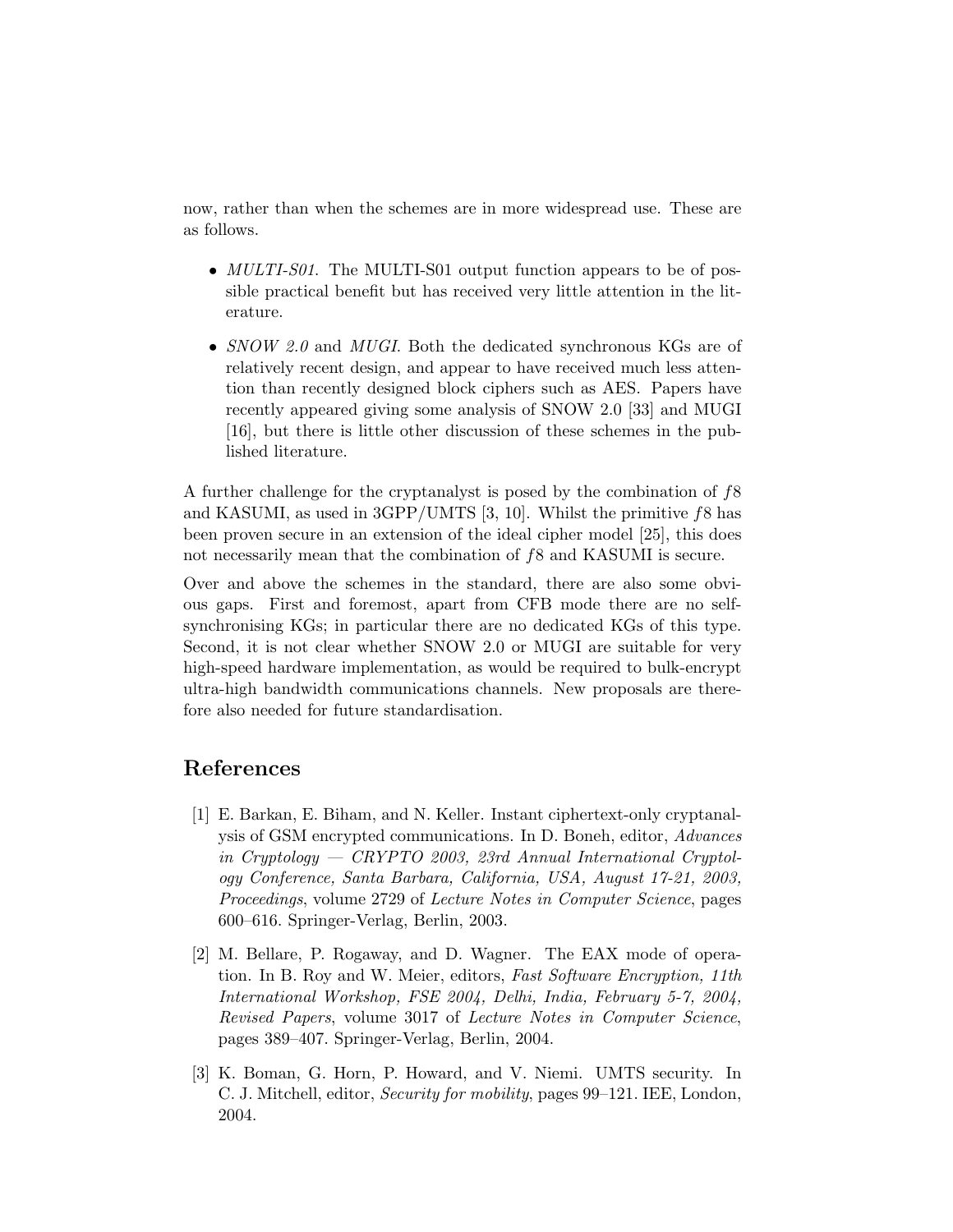- [4] M. Briceno, I. Goldberg, and D. Wagner. A pedagogical implementation of the GSM  $A5/1$  and  $A5/2$  "voice privacy" encryption algorithms. Available from http://cryptome.org/gsm-a512.htm, 1999.
- [5] D. Coppersmith, S. Halevi, and C. Jutla. Cryptanalysis of stream ciphers with linear masking. In M. Yung, editor, Advances in Cryptology — CRYPTO 2002, 22nd Annual International Cryptology Conference, Santa Barbara, California, USA, August 18-22, 2002, Proceedings, volume 2442 of Lecture Notes in Computer Science, pages 515–532. Springer-Verlag, Berlin, 2002.
- [6] J. Daemen and C. S. K. Clapp. Fast hashing and stream encryption with PANAMA. In S. Vaudenay, editor, Fast Software Encryption, 5th International Workshop, FSE '98, Paris, France, March 23-25, 1998, Proceedings, volume 1372 of Lecture Notes in Computer Science, pages 60–74. Springer-Verlag, Berlin, 1998.
- [7] A. W. Dent and C. J. Mitchell. User's guide to cryptography and standards. Artech House, 2004. To appear.
- [8] P. Ekdahl and T. Johansson. SNOW a new stream cipher. In Proceedings of First Open NESSIE Workshop, KU-Leuven, 2000.
- [9] P. Ekdahl and T. Johansson. A new version of the stream cipher SNOW. In K. Nyberg and H. Heys, editors, Selected Areas in Cryptography, 9th Annual International Workshop, SAC 2002, St. John's, Newfoundland, Canada, August 15-16, 2002, Revised Papers, volume 2595 of Lecture Notes in Computer Science, pages 47–61. Springer-Verlag, Berlin, 2003.
- [10] European Telecommunications Standards Institute (ETSI). 3GPP TS 35.201, 3rd Generation Partnership Project; Technical Specification Group Services and System Aspects; 3G Security; Specification of the 3GPP Confidentiality and Integrity Algorithms; Document 1: f8 and f9 Specification, June 2002.
- [11] European Telecommunications Standards Institute (ETSI). 3GPP TS 35.202, 3rd Generation Partnership Project; Technical Specification Group Services and System Aspects; 3G Security; Specification of the 3GPP Confidentiality and Integrity Algorithms; Document 2: KASUMI Specification, June 2002.
- [12] European Telecommunications Standards Institute (ETSI). 3GPP TS 55.216, 3rd Generation Partnership Project; Technical Specification Group Services and System Aspects; 3G Security; Specification of the A5/3 Encryption Algorithm for GSM and ECSD, and the GEA3 Encryption Algorithm for GPRS; Document 1: A5/3 and GEA3 Specifications, September 2003.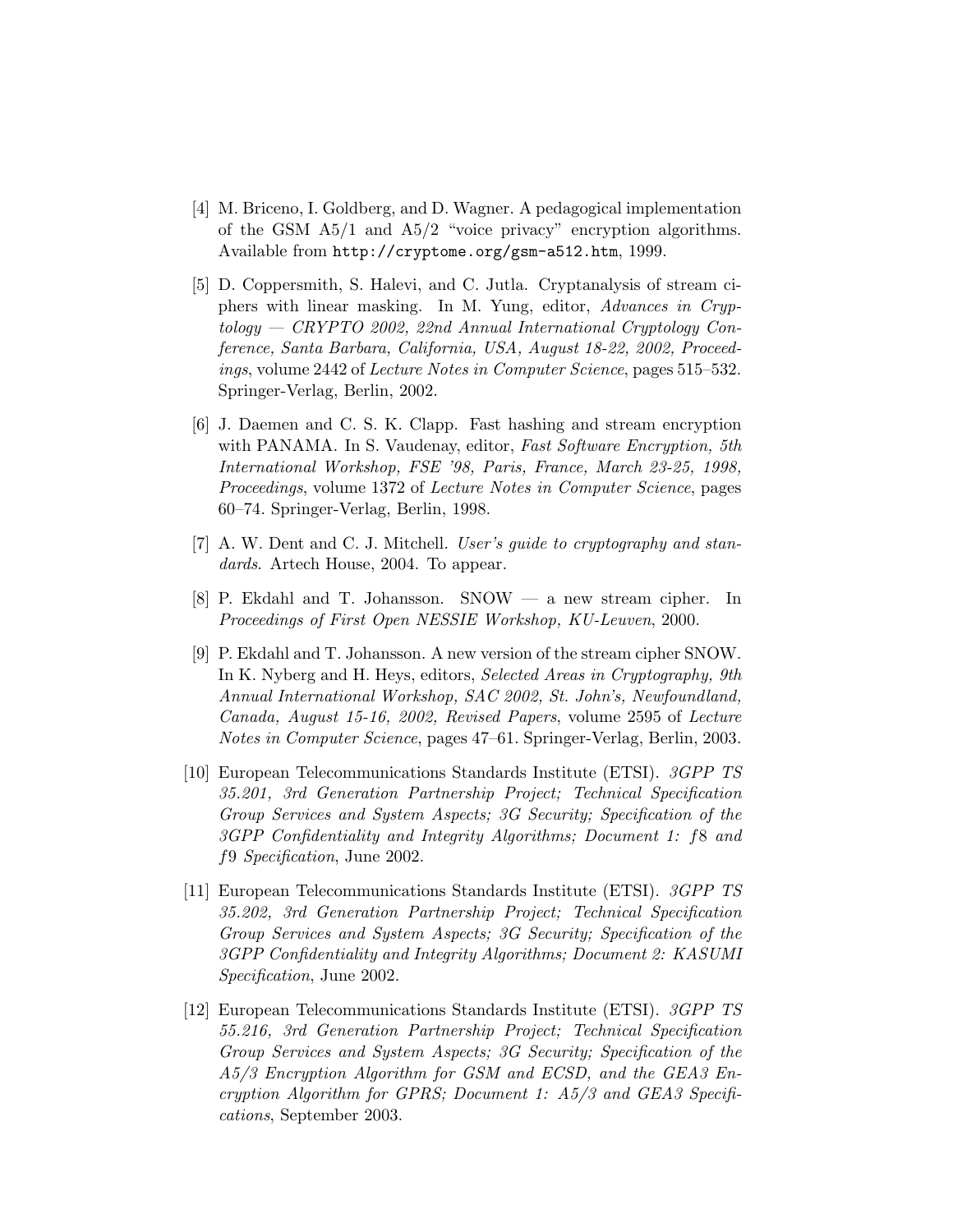- [13] S. Fluhrer, I. Mantin, and A. Shamir. Weaknesses in the key scheduling algorithm of RC4. In S. Vaudenay and A. M. Youssef, editors, Selected Areas in Cryptography, 8th Annual International Workshop, SAC 2001, Toronto, Ontario, Canada, August 16-17, 2001, Revised Papers, volume 2259 of Lecture Notes in Computer Science, pages 1– 24. Springer-Verlag, Berlin, 2001.
- [14] S. Fluhrer, I. Mantin, and A. Shamir. Attacks on RC4 and WEP. Cryptobytes, 5:26–34, Summer/Fall 2002.
- [15] S. Furuya, D. Watanabe, Y. Seto, and K. Takaragi. Integrity-aware mode of stream cipher. IEICE Trans. Fundamentals, E85-A:58–65, 2002.
- [16] J. D. Golic. A weakness of the linear part of stream cipher MUGI. In B. Roy and W. Meier, editors, Fast Software Encryption, 11th International Workshop, FSE 2004, Delhi, India, February 5-7, 2004, Revised Papers, volume 3017 of Lecture Notes in Computer Science, pages 178– 192. Springer-Verlag, Berlin, 2004.
- [17] P. Hawkes and G. G. Rose. Guess-and-determine attacks on SNOW. In K. Nyberg and H. Heys, editors, Selected Areas in Cryptography, 9th Annual International Workshop, SAC 2002, St. John's, Newfoundland, Canada, August 15-16, 2002, Revised Papers, volume 2595 of Lecture Notes in Computer Science, pages 37–46. Springer-Verlag, Berlin, 2003.
- [18] International Organization for Standardization, Genève, Switzerland.  $ISO/IEC$  9979: 1999, Information technology — Security techniques — Procedures for the registration of cryptographic algorithms, 2nd edition, 1999.
- [19] International Organization for Standardization, Genève, Switzerland. ISO/IEC FCD 10116, Information technology — Security techniques — Modes of operation for an n-bit block cipher, 3rd edition, 2004.
- [20] International Organization for Standardization, Genève, Switzerland.  $ISO/IEC$  FCD 18033-2, IT Security techniques — Encryption Algorithms — Part 2: Asymmetric Ciphers, 2004.
- [21] International Organization for Standardization, Genève, Switzerland. ISO/IEC FCD 18033–3, IT Security techniques — Encryption Algo $rithms - Part 3: Block Ciphers, 2004.$
- [22] International Organization for Standardization, Genève, Switzerland.  $ISO/IEC$  FCD 18033-4, IT Security techniques — Encryption Algorithms  $-$  Part 4: Stream Ciphers, 2004.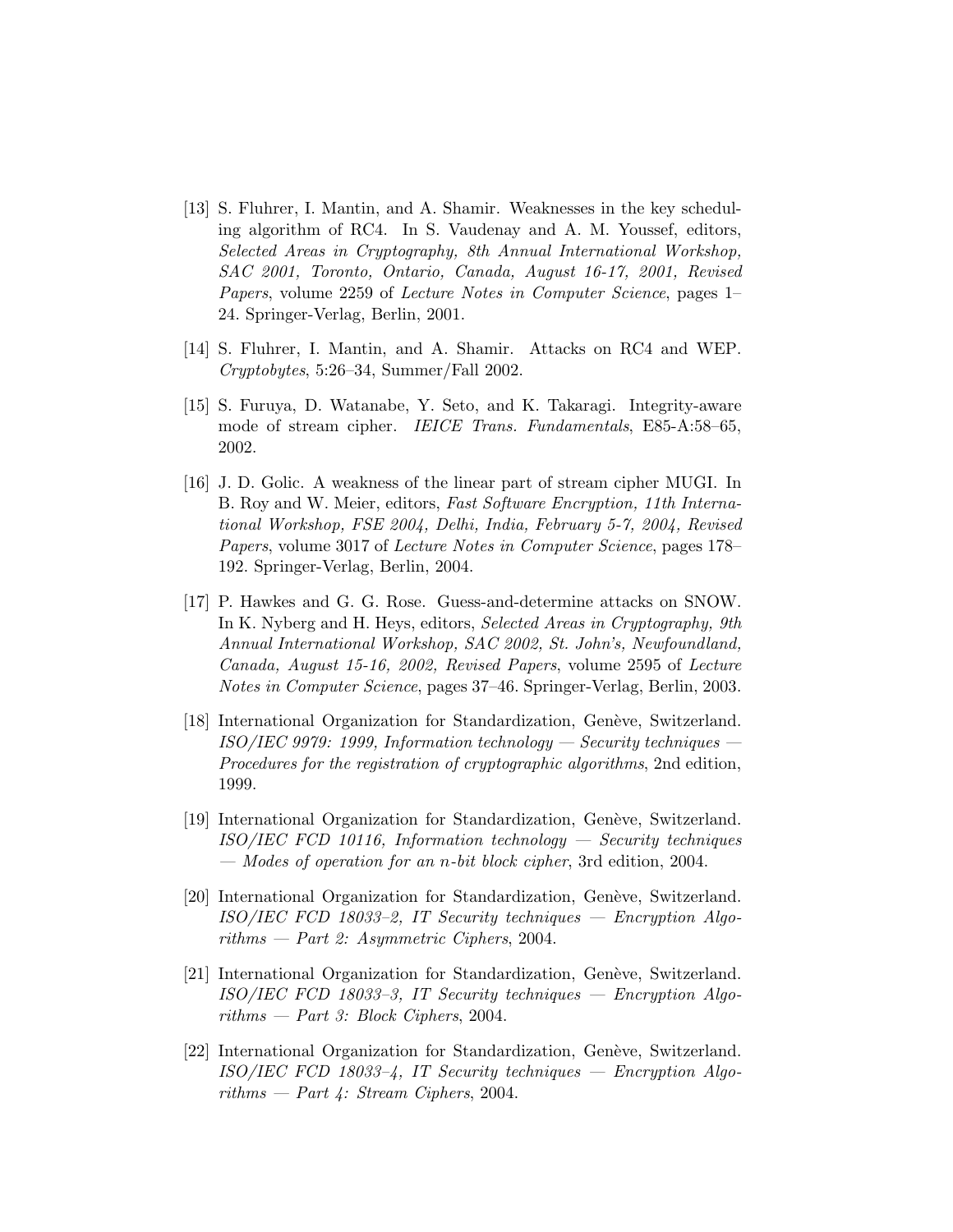- [23] International Organization for Standardization, Genève, Switzerland. ISO/IEC FDIS 18033–1, IT Security techniques — Encryption Algorithms  $-$  Part 1: General, 2004.
- [24] International Organization for Standardization, Genève, Switzerland.  $ISO/IEC$  WD 19772: 2004, Information technology — Security tech $niques - Authentication\, mechanisms, 2004.$
- [25] T. Iwata and T. Kohno. New security proofs for the 3GPP confidentiality and integrity algorithms. In B. Roy and W. Meier, editors, Fast Software Encryption, 11th International Workshop, FSE 2004, Delhi, India, February 5-7, 2004, Revised Papers, volume 3017 of Lecture Notes in Computer Science, pages 427–445. Springer-Verlag, Berlin, 2004.
- [26] T. Iwata, I. Mantin, and A. Shamir. On the pseudorandomness of KA-SUMI type permutations. In R. Safavi-Naini and J. Seberry, editors, Information Security and Privacy, 8th Australasian Conference, ACISP 2003, Wollongong, Australia, July 9-11, 2003, Proceedings, volume 2727 of Lecture Notes in Computer Science, pages 130–141. Springer-Verlag, Berlin, 2003.
- [27] National Institute of Standards and Technology (NIST). NIST Special Publication 800-38A, Recommendation for Block Cipher Modes of Operation: Methods and Techniques, December 2001.
- [28] National Institute of Standards and Technology (NIST). NIST Special Publication 800-38C, Draft Recommendation for Block Cipher Modes of Operation: The CCM Mode For Authentication and Confidentiality, September 2003.
- [29] P. Rogaway, M. Bellare, and J. Black. OCB: A block-cipher mode of operation for efficient authenticated encryption. ACM Transactions on Information and System Security, 6:365–403, 2003.
- [30] B. Schneier. Appled cryptography: Protocols, algorithms and source code in C. John Wiley & Sons Inc., New York, 2nd edition, 1996.
- [31] A. Stubblefield, J. Ioannidis, and A. D. Rubin. A key recovery attack on the 802.11b Wired Equivalent Privacy protocol (WEP). ACM Transactions on Information and System Security, 7:319–332, 2004.
- [32] M. Walker and T. Wright. Security. In F. Hillebrand, editor, GSM and UMTS: The creation of global mobile communication, pages 385–406. John Wiley & Sons, 2002.
- [33] D. Watanabe, A. Biryukov, and C. De Cannière. A distinguishing attack of SNOW 2.0 with linear masking method. In M. Matsui and